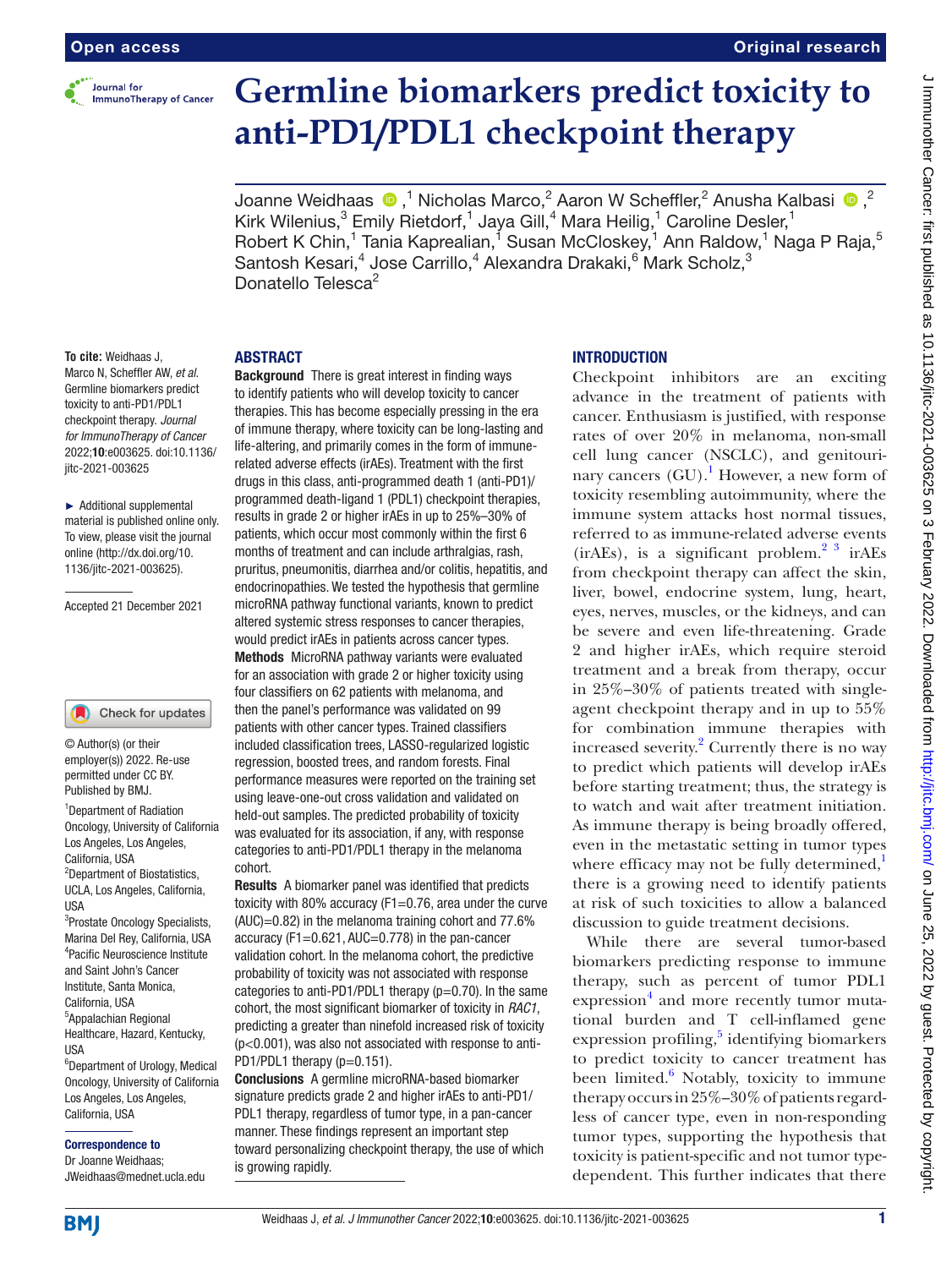are tumor-specific factors predicting response to immune therapy, which has been demonstrated, as described above. However, we hypothesized that since toxicity likely represents a patient-specific systemic immune stress response, biomarkers of toxicity should be found in a patient's germline DNA. Unfortunately, predictive germline variants in the most studied regions of the DNA—the protein coding regions—are quite rare,<sup>[7](#page-6-5)</sup> and approaches that have been historically applied to study the 'noncoding' regions of the DNA, such as genome-wide association studies (GWAS), have been relatively unsuccessful in identifying functional germline variants.

Fortunately, the ability to identify meaningful biomarkers in the non-coding germline DNA has been dramatically advanced with the discovery of functional non-coding regions,<sup>8</sup> such as those encoding microRNAs (miRNAs) and their regulatory pathways.<sup>9</sup> miRNAs are global gene regulators that play important roles in cancer<sup>[10](#page-6-8)</sup> and are critical regulators of the systemic stress response, including the immune response to cancer therapy[.11–13](#page-6-9) Recent work has identified functional variants in miRNA pathways (now often referred to as miRNA single nucleotide polymorphisms or miRSNPs), which have dramatic impacts on response to cancer therapy[.14 15](#page-6-10) Notably, to date, miRSNPs are poorly represented in widely used single nucleotide polymorphism (SNP) platforms as well as in exon sequencing. The first example of a cancer-associated miRSNP is a functional miRNA binding site variant in the 3 prime untranslated region (3′UTR) of the *KRAS* oncogene, [16](#page-6-11) now referred to as the *KRAS*-variant, which is a biomarker that predicts significant differences in treatment response or resistance in a pan-cancer manner.<sup>17-21</sup> Furthermore, it was shown that *KRAS*-variant patients are immunosuppressed with significantly elevated transforming growth factor beta (TGF-ß), higher toxicity, and a poor systemic response to radiation.<sup>22</sup> In addition, it was recently found that a panel of miRSNPs predict wound toxicity after accelerated radiation in sarcoma.[23](#page-7-1) These findings afford evidence of the global impact this class of functional variants can have on the systemic stress response, resulting in toxicity to cancer therapies.

We therefore evaluated a panel of miRSNPs (previously discovered by our group) $^{24}$  in patients treated with antiprogrammed death 1 (anti-PD1)/programmed deathligand 1 (PDL1) checkpoint therapy to determine if they can act as biomarkers of increased risk for irAEs, regardless of cancer type.

#### MATERIALS AND METHODS **Patients**

Based on sample availability, the study included 161 patients with cancer treated with single-agent anti-PD1 or anti-PDL1 therapy. All were consented on one of three Human Investigations Committee-approved protocols: ClinicalTrials.gov number [NCT01295827](https://clinicaltrials.gov/ct2/show/NCT01295827) (IRB#11-003066, initiated in 2011), MiraKind protocol

Pro00009633 (initiated in 2015), or ClinicalTrials.gov number NCT02280161 (IRB#14-001115, initiated in 2014). All samples were processed and tested through MiraDx on their miRSNP platform. Cycle number, toxicity status, and in some cases tumor responses were collected directly from patient charts by physicians with protocol access rights. Inclusion criteria for this study were the following: having received equal to or more than four cycles of anti-PD1/PDL1 therapy (unless stopping due to toxicity before cycle 4); having therapy delivered every 2 or 3 weeks; not being on steroids for other reasons; and not having a pre-existing diagnosis of an autoimmune disease prior to treatment.

irAEs were recorded by the treating physician and graded per American Society of Clinical Oncology guidelines as grades  $1-4$ <sup>[25](#page-7-3)</sup> irAEs were considered significant if they were recorded as grade 2 or higher and the patient required a treatment break and steroid therapy for resolution. The choice of grade 2 or higher as the cut-off for significance was based on prior published toxicity studies, $^{26}$  the rarity of grade 3 and higher toxicity to singleagent anti-PD1/PDL1, and the clarity of this toxicity through the need for steroids and a treatment interruption. Response was recorded by treating physicians for the melanoma clinical trial patients using immune-Response Evaluation Criteria in Solid Tumors (iRECIST) criteria,<sup>[27](#page-7-5)</sup> using best overall response as follows: progressive disease (PD), stable disease (SD), partial response (PR), or complete response (CR).

Because the markers tested are germline and the study was a retrospective analysis of prospective studies, the samples studied were collected at any point in treatment. Patients with melanoma were primarily treated on pembrolizumab or nivolumab protocols at University of California, Los Angeles (UCLA) for advanced and relapsed disease, with a small proportion treated with anti-PDL1 agents. Patients with prostate cancer all had metastatic prostate cancer and were treated with anti-PD1 single-agent pembrolizumab therapy at Prostate Oncology Specialists and consented to a MiraKind protocol. Patients with other cancer types were captured through the radiation oncology or urology clinics at UCLA or were collected at Saint John's Cancer Center or Appalachian Regional Healthcare and submitted to MiraDx directly for analysis. These patients were a mix of metastatic patients and patients with earlier-stage, definitively treated NSCLC or GU cancer. All were treated with anti-PD1 or anti-PDL1 agents, including pembrolizumab, nivolumab, atezolizumab, or avelumab. The proportion of patients treated with anti-PD1 versus anti-PDL1 therapy by cancer type is presented in [online supplemental table](https://dx.doi.org/10.1136/jitc-2021-003625)  [1](https://dx.doi.org/10.1136/jitc-2021-003625).

#### DNA biomarker panels

DNA was isolated from blood or saliva using Qiagen kits per protocol. Because prior reports have not shown any differences in the prevalence of germline variants in blood versus saliva, either was used as source of germline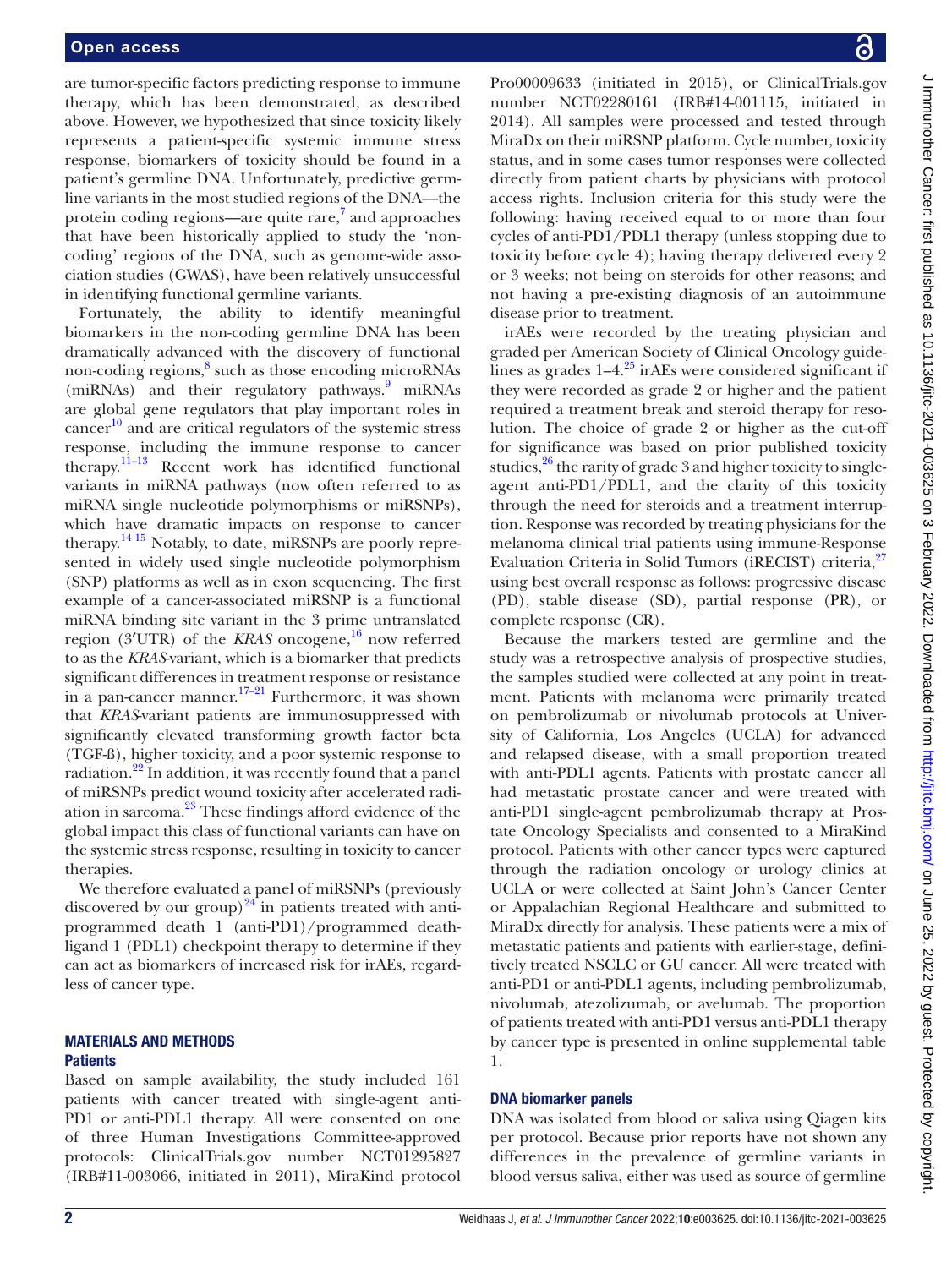DNA samples.<sup>16</sup> Biomarkers were chosen from a pool of miRNA-based variants disrupting DNA repair and immune-related genes previously discovered and determined to be functional through sequencing and bioinformatic approaches.[24](#page-7-2) MiraDx performed the miRSNP analysis on blinded samples. Additional information on variant selection for testing and comparison between training and validation cohorts are included in [online](https://dx.doi.org/10.1136/jitc-2021-003625) [supplemental methods, part 1](https://dx.doi.org/10.1136/jitc-2021-003625) and [online supplemental](https://dx.doi.org/10.1136/jitc-2021-003625) [table 2.](https://dx.doi.org/10.1136/jitc-2021-003625)

## Statistical analysis

Four classifiers were trained on the largest diseasehomogenous cohort, a set of 62 patients with melanoma with documented toxicity. Subjects were classified as experiencing high toxicity (grade 2 or higher) versus low toxicity (lower than grade 2). Performance of the classifiers was tested on a validation set of 99 patients with other types of cancer. Classifiers were built using classification trees  $(CT)$ ,<sup>28</sup> least absolute shrinkage and selection operator (LASSO)-regularized logistic regression  $(LASSO-LR),<sup>29</sup>$  boosted trees  $(BT),<sup>30</sup>$  and random forests  $(RF)$ .<sup>31</sup> Due to the class imbalance in observed toxicity, subjects with toxicity were upweighted in the training data and tuning parameters were selected to minimize the F1 score (defined as the harmonic mean of sensitivity and positive predictive value) using leave-one-out cross validation (LOOCV). The final performance measures, accuracy, specificity, sensitivity, negative predictive value, positive predictive value, area under the curve (AUC), and F1 score were reported on both the training data using LOOCV and on the validation cohorts using data held out from model training. A total of four missing marker values were imputed five times via chained equations, $32$ with markers treated as categorical variables. Results are presented for a single imputation data set given that performance and variable importance measures are stable across imputation data sets. Additional information on statistical analyses is included in [online supplemental](https://dx.doi.org/10.1136/jitc-2021-003625) [methods, part 2](https://dx.doi.org/10.1136/jitc-2021-003625).

## RESULTS

## Toxicity across patient cohorts

For the melanoma training cohort, 21 of 62 patients (33.9%) developed grade 2 or higher irAEs, and for the validation cohort 24 of 99 patients (24.2%; 25% of prostate and 23.8% of other) developed grade 2 or higher irAEs. The frequency and distribution of toxicity did not vary significantly by cancer type (p=0.425; [online supple](https://dx.doi.org/10.1136/jitc-2021-003625)[mental table 3](https://dx.doi.org/10.1136/jitc-2021-003625)), even in cancer types without expected response to immune therapy. The patients in the validation cohort had several different types of cancer, including prostate, non-prostate GU cancer, NSCLC, head and neck cancer, sarcoma, and others. Forms of grade 2 or greater toxicity, in order of frequency, included skin, colon, thyroid, adrenal, liver, lung, muscular, arthritis, neurologic, renal, fatigue, and cardiac [\(table](#page-3-0) 1).

For analysis the validation cohort was grouped as prostate and other. The probability of experiencing grade 2 or higher irAEs in all groups increased with increasing cycles of anti-PD1/PDL1 therapy delivered. As far as the onset of toxicity, patients with melanoma had the longest time before developing toxicity (median number of cycles=14, IQR=17) and patients with prostate cancer had the shortest time before developing toxicity (median number of cycles=4, IQR=2), with the three cancer groups (melanoma, prostate, and other) differing only marginally in their estimated toxicity-free survival time (log-rank test,  $p=0.110$ ; [figure](#page-4-0) 1).

# Models and biomarkers predicting toxicity

Within the melanoma training cohort, toxicity was predicted with 79.4% accuracy for CT (F1=0.748, AUC=0.753), 80.3% accuracy for LASSO-LR (F1=0.750, AUC=0.816), 82.0% accuracy for BT (F1=0.744, AUC=0.806), and 75.4% accuracy for RF (F1=0.681, AUC=0.756). The consistency of findings across these different statistical approaches suggests strong predictive performance is not restricted to a particular class of models.

The same classifiers were then applied to the validation cohort to determine their ability to predict toxicity regardless of cancer type on held-out samples. The same biomarkers predicting toxicity for patients with melanoma predicted grade 2 or greater irAEs in the validation set, with 77.0% accuracy for CT (F1=0.593, AUC=0.786), 77.6% accuracy for LASSO-LR (F1=0.621, AUC=0.788), 79.6% accuracy for BT (F1=0.571, AUC=0.724), and 79.6% accuracy for RF (F1=0.600, AUC=0.746). The accuracy was better in the 'other cancer types' versus the prostate cancer cohort, perhaps due to the shortest duration of treatment resulting in the lowest positive predictive value for these patients. Yet, overall, the classifiers performed consistently very well in both validation cohorts. The receiver operating characteristic curve (ROC) shows the trade-off between sensitivity and specificity at various decision thresholds for LASSO-LR for each of the cancer subgroups [\(online supplemental figure 1](https://dx.doi.org/10.1136/jitc-2021-003625)). For the melanoma and validation groups, the ROC curve lies above the 45° diagonal, with an average AUC of 0.797, showing the strong performance of the LASSO-LR classifier. The ability for the final biomarker signature to predict toxicity is shown for the four tuned classifiers applied from a single imputation [\(table](#page-4-1) 2). The final cross-validated tuning parameters for the four classifiers are presented in [online supplemental methods, part 3](https://dx.doi.org/10.1136/jitc-2021-003625).

Our toxicity biomarker signature conferred a substantially increased risk of toxicity with increasing cycles of treatment, with a greater than ninefold increase in toxicity for these patients for the entire cohort [\(figure](#page-5-0) 2, left panel) as well as for patients in the test set alone [\(figure](#page-5-0) 2, right panel) ( $p<0.001$ ) compared with patients for whom our biomarker signature did not predict toxicity. This finding is also found when dividing the test set into prostate only versus others ([online supplemental](https://dx.doi.org/10.1136/jitc-2021-003625)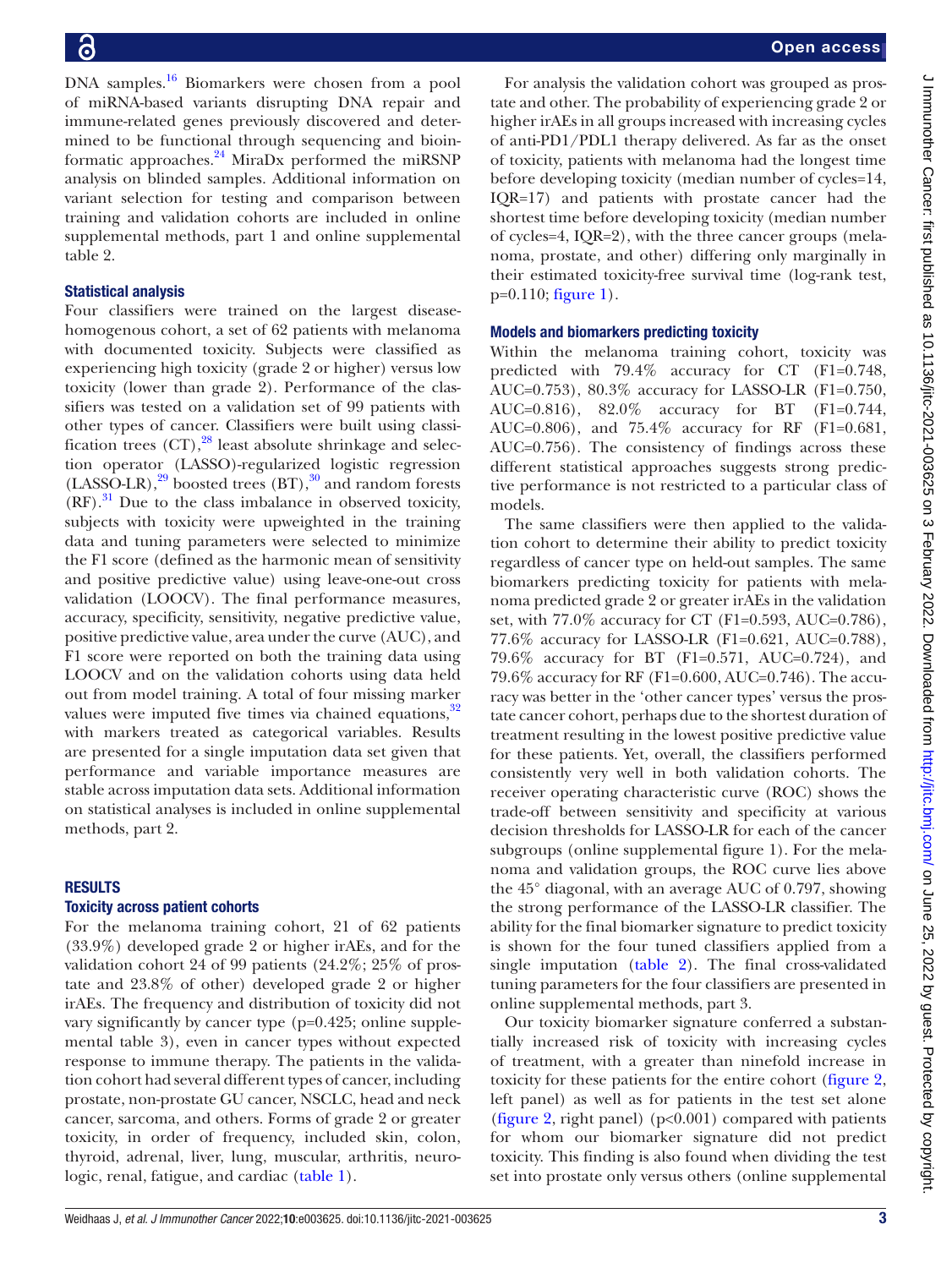<span id="page-3-0"></span>

|                                               | Toxicity grade $<$ 2 (n=116) | Toxicity grade $\geq 2$ (n=45) | Overall (N=161)          | P value |
|-----------------------------------------------|------------------------------|--------------------------------|--------------------------|---------|
| Total cycles, median (IQR)                    | 9(12)                        | 15 (18)                        | 10(15)                   | 0.229   |
| Toxicity cycle, median (IQR)                  |                              | 8(16)                          |                          |         |
| Male, % (n)                                   | 69 (80)                      | 78 (35)                        | 71 (115)                 | 0.322   |
| Age, mean (SD)                                | 66 (14)                      | 67(11)                         | 67 (13)                  | 0.691   |
| Cancer type, % (n)                            |                              |                                |                          | 0.425   |
| Melanoma                                      | 35(41)                       | 47 (21)                        | 39 (62)                  |         |
| Prostate                                      | 23 (27)                      | 20(9)                          | 22 (36)                  |         |
| Other                                         | 41 (48)                      | 33(15)                         | 39 (63)                  |         |
| <b>HNSCC</b>                                  | 5(6)                         | 0(0)                           | 4(6)                     |         |
| GU                                            | 9(11)                        | 18(8)                          | 12 (19)                  |         |
| <b>GYN</b>                                    | 3(4)                         | 2(1)                           | 3(5)                     |         |
| <b>NSCLC</b>                                  | 9(11)                        | 13(6)                          | 11(17)                   |         |
| Miscellaneous (sarcoma, GYN, breast, GBM, GI) | 14 (16)                      | 0(0)                           | 10(16)                   |         |
| Toxicity type, % (n)                          |                              |                                |                          |         |
| Adrenal                                       |                              | 13(6)                          |                          |         |
| Arthritis                                     | -                            | 4(2)                           | $\qquad \qquad -$        |         |
| Skin                                          |                              | 36 (16)                        |                          |         |
| Colitis                                       | -                            | 18(8)                          |                          |         |
| Fatigue                                       |                              | 2(1)                           |                          |         |
| Muscular/skeletal                             | $\overline{\phantom{0}}$     | 7(3)                           | $\qquad \qquad -$        |         |
| Kidney                                        |                              | 2(1)                           |                          |         |
| Liver                                         | -                            | 13(6)                          | $\overline{\phantom{0}}$ |         |
| Lung                                          |                              | 9(4)                           |                          |         |
| Neurologic                                    | $\overline{\phantom{0}}$     | 4(2)                           | $\qquad \qquad -$        |         |
| Thyroid                                       |                              | 16(7)                          |                          |         |
| Cardiac                                       | $\overline{\phantom{0}}$     | 2(1)                           |                          |         |

GBM, glioblastoma multiforme; GI, gastrointestinal; GU, genitourinary cancer; GYN, gynecological; HNSCC, head and neck cancer; NSCLC, nonsmall cell lung cancer.

[figure 2\)](https://dx.doi.org/10.1136/jitc-2021-003625). These findings suggest that patients with this toxicity biomarker signature eventually develop toxicity over time with increasing exposure to treatment, seemingly regardless of cancer type.

To characterize the biomarkers that were the most predictive of toxicity, marginal associations and variable importance measures were calculated. Marginally, a 3′UTR germline mutation in *RAC1* (rs9374) was identified as the most significant biomarker in predicting toxicity across cancers and within both the melanoma and other cancer subgroups ([online supplemental table](https://dx.doi.org/10.1136/jitc-2021-003625) [4\)](https://dx.doi.org/10.1136/jitc-2021-003625). Similarly, *RAC1* was identified as the most influential marker in all four classifiers by a factor of at least two in their respective variable importance measures [\(online](https://dx.doi.org/10.1136/jitc-2021-003625) [supplemental figure 3](https://dx.doi.org/10.1136/jitc-2021-003625)).

# The association of biomarkers of toxicity with response to checkpoint therapy

We next investigated if our identified germline biomarkers predicting toxicity would also predict response to

anti-PD1/PDL1 therapy. Within the melanoma cohort, we evaluated the association between predicted probabilities of toxicity using LASSO-LR and response to anti-PD1/PDL1 therapy. Response was documented as CR, PR, SD, or PD per protocol. Kendall's rank correlation between probability of toxicity and response category was estimated at −0.04 (p=0.71); thus, there was no apparent association.

In the same cohort, we also evaluated the association between response and the single strongest biomarker of toxicity in *RAC1*. We found that, overall, heterozygous *RAC1* status was not associated with any category of response in these patients using  $\chi^2$  test of independence (p*=*0.151; [online supplemental table 5](https://dx.doi.org/10.1136/jitc-2021-003625)). Finally, we evaluated if there was an association between irAE grade and any category of response in our melanoma cohort, but also did not find a clear association (p=0.539; [online](https://dx.doi.org/10.1136/jitc-2021-003625)  [supplemental table 6\)](https://dx.doi.org/10.1136/jitc-2021-003625).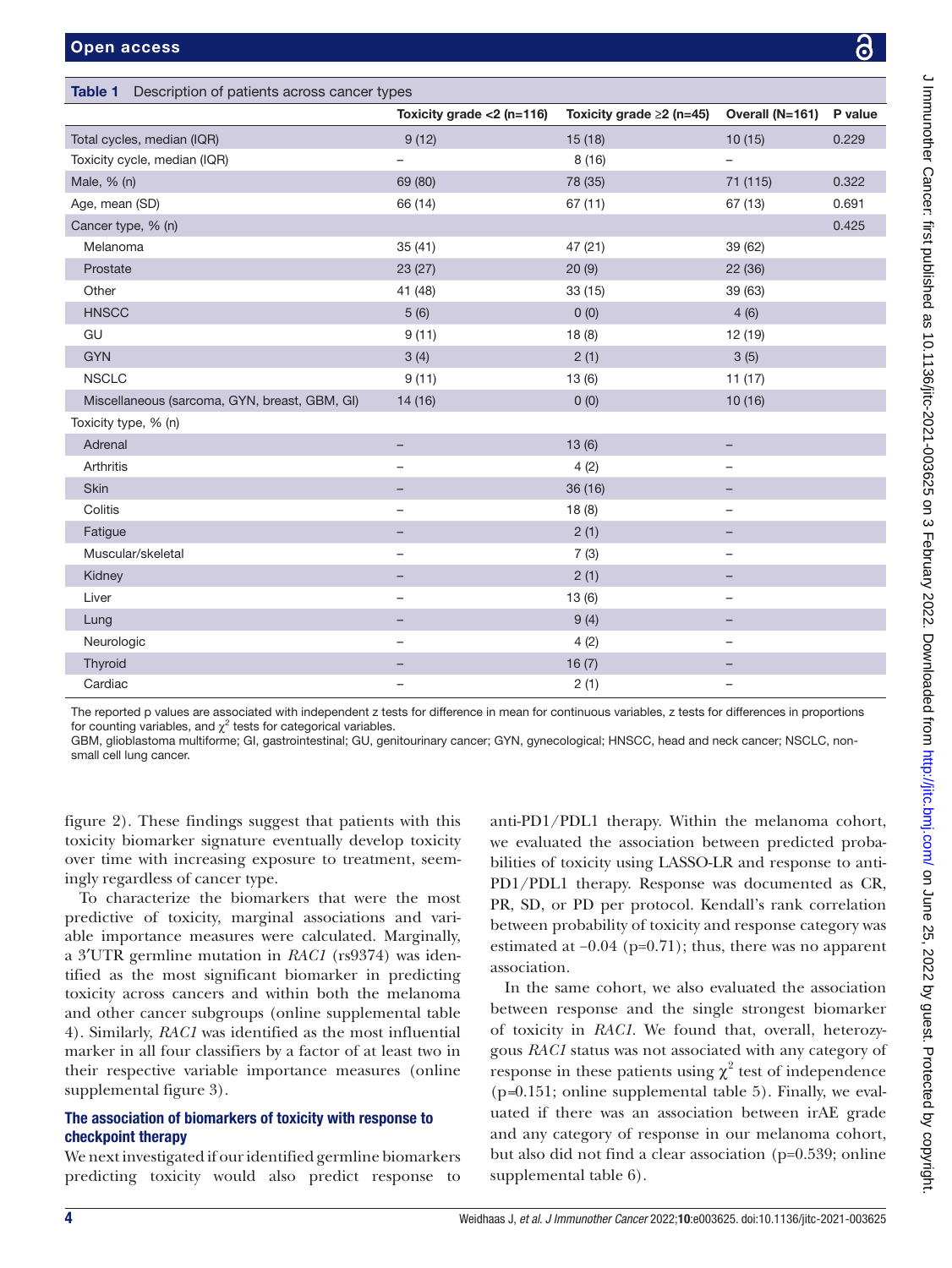

Figure 1 Toxicity-free probability survival curves and cycles across cancer types. (Top left) Survival curves of toxicity-free probability (grade 2 or higher) stratified by cancer type by number of cycles. (Bottom left) Risk table for toxicity-free survival (grade 2 or higher) stratified by cancer type by number of cycles. (Top right) Box plot of number of cycles to toxicity by cancer type. (Bottom right) Box plot of total number of cycles by cancer type.

#### **DISCUSSION**

In this study we identify a discrete germline toxicity biomarker panel that predicts grade 2 or higher irAEs to single-agent anti-PD1/PDL1 checkpoint therapy, with an accuracy of over 77%. This panel consists of inherited,

<span id="page-4-0"></span>germline mutations primarily in regions disrupting miRNAs, referred to as miRSNPs. These regions are logical locations for such biomarkers, as miRNAs themselves are known to be first responders in the systemic stress response.<sup>11</sup> Furthermore, consistent with the

<span id="page-4-1"></span>

| <b>Table 2</b> Performance measures for the four classifiers |                 |                    |                    |            |            |                |            |  |  |  |  |
|--------------------------------------------------------------|-----------------|--------------------|--------------------|------------|------------|----------------|------------|--|--|--|--|
|                                                              | <b>Accuracy</b> | <b>Sensitivity</b> | <b>Specificity</b> | <b>PPV</b> | <b>NPV</b> | F <sub>1</sub> | <b>AUC</b> |  |  |  |  |
| Training: melanoma (LOOCV estimate)                          |                 |                    |                    |            |            |                |            |  |  |  |  |
| <b>Classification trees</b>                                  | 0.794           | 0.840              | 0.774              | 0.667      | 0.914      | 0.753          | 0.748      |  |  |  |  |
| LASSO-LR                                                     | 0.803           | 0.905              | 0.750              | 0.655      | 0.938      | 0.760          | 0.827      |  |  |  |  |
| Random forest                                                | 0.754           | 0.762              | 0.750              | 0.615      | 0.857      | 0.681          | 0.756      |  |  |  |  |
| <b>Boosted trees</b>                                         | 0.820           | 0.762              | 0.850              | 0.727      | 0.872      | 0.744          | 0.806      |  |  |  |  |
| Test: prostate and other cancers                             |                 |                    |                    |            |            |                |            |  |  |  |  |
| <b>Classification trees</b>                                  | 0.770           | 0.660              | 0.809              | 0.553      | 0.884      | 0.593          | 0.786      |  |  |  |  |
| LASSSO-LR                                                    | 0.776           | 0.773              | 0.783              | 0.514      | 0.921      | 0.621          | 0.778      |  |  |  |  |
| Random forest                                                | 0.796           | 0.840              | 0.652              | 0.556      | 0.887      | 0.600          | 0.746      |  |  |  |  |
| Boosted trees                                                | 0.786           | 0.840              | 0.609              | 0.538      | 0.875      | 0.571          | 0.724      |  |  |  |  |
| Test: prostate cancer                                        |                 |                    |                    |            |            |                |            |  |  |  |  |
| <b>Classification trees</b>                                  | 0.622           | 0.550              | 0.661              | 0.353      | 0.818      | 0.435          | 0.648      |  |  |  |  |
| <b>LASSO-LR</b>                                              | 0.667           | 0.667              | 0.667              | 0.400      | 0.857      | 0.500          | 0.667      |  |  |  |  |
| Random forest                                                | 0.750           | 0.815              | 0.556              | 0.500      | 0.846      | 0.526          | 0.685      |  |  |  |  |
| <b>Boosted trees</b>                                         | 0.750           | 0.778              | 0.667              | 0.500      | 0.875      | 0.571          | 0.722      |  |  |  |  |
| Test: other cancers                                          |                 |                    |                    |            |            |                |            |  |  |  |  |
| <b>Classification trees</b>                                  | 0.844           | 0.719              | 0.888              | 0.687      | 0.915      | 0.710          | 0.869      |  |  |  |  |
| LASSO-LR                                                     | 0.839           | 0.833              | 0.857              | 0.600      | 0.952      | 0.706          | 0.845      |  |  |  |  |
| Random forest                                                | 0.839           | 0.854              | 0.786              | 0.611      | 0.932      | 0.688          | 0.820      |  |  |  |  |
| Boosted trees                                                | 0.806           | 0.875              | 0.571              | 0.571      | 0.875      | 0.571          | 0.723      |  |  |  |  |

Results are reported for the melanoma training data (best LOOCV estimate) and the validation data.

AUC, area under the curve; F1, F1 score; LASSO-LR, LASSO-regularized logistic regression; LOOCV, leave-one-out cross validation; NPV, negative predictive value; PPV, positive predictive value.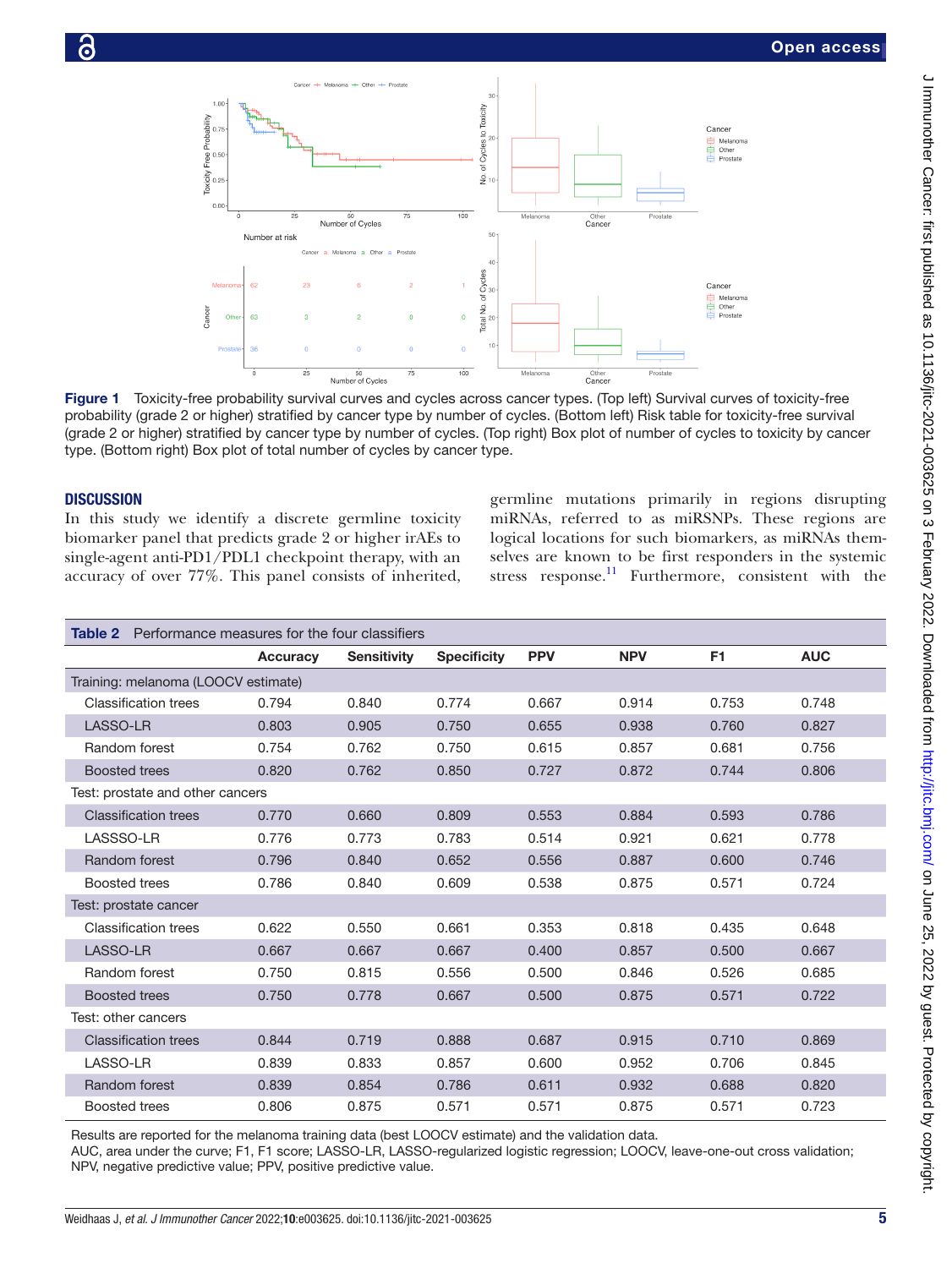

clinical evidence that irAEs are a patient-specific and pancancer phenomenon, our biomarker panel predicts irAEs across, or regardless, of cancer type. Finally, and perhaps not surprisingly, our genetic toxicity panel alone did not appear to predict a patient's response to single-agent anti-PD1/PDL1 therapy.

Other approaches to try and identify patients at risk of irAEs have used baseline gene profiling in whole blood<sup>33</sup> or circulating cytokines before and after the initiation of treatment. $26 \frac{34}{1}$  The baseline gene profiling approach found some evidence for baseline biomarkers and is consistent with the hypothesis that irAEs are patientspecific, but this approach has not been applied to anti-PD1/PDL1 therapies nor has it been investigated across cancer types. The circulating cytokine work found that baseline interleukin (IL) 17 or on-treatment IL-17 levels could predict irAEs with ipilimumab in melanoma alone, but this has not been further validated. The most recent study, which was the largest, looked at circulating cytokines before and after treatment initiation for patients with melanoma treated with anti-PD1 or anti-cytotoxic T-lymphocyte-associated antigen 4 (CTLA-4) plus anti-PD1 therapy.<sup>[26](#page-7-4)</sup> While the study did not find cytokines predicting toxicity to single-agent anti-PD1 therapy, they did find cytokines predicting toxicity to combination anti-PD1 plus anti-CTLA-4 therapy, with an AUC of 0.78 in their training cohort (n=58) and an AUC of 0.68 in their validation cohort (n=49). Notably, like our findings, they did not find an association between response and any of the cytokines being studied or an association of response with their toxicity score.

Although a potential weakness of our study is the relatively small number of individuals studied, we believe that this is balanced by many strengths of our study, one of which is the use of several cohorts of patients from different institutions in which we were able to validate our biomarker panel. This is in fact the largest cohort

<span id="page-5-0"></span>reported of patients studied for germline biomarkers of irAEs, and its validation in independent cohorts further confirms its significance. It is important to note that the patients in these studies also had diverse prior treatments, with some receiving adjuvant treatment after surgery and others joining the original Keynote trials where the anti-PD1/PDL1 treatment was their final option. Our findings that this biomarker signature predicts toxicity regardless of prior treatment support the hypothesis that these biomarkers are related to a fundamental inherent systemic response, versus tumor mutations or the tumor milieu, which has been shown to evolve with prior therapy.

While the specific 3′UTR variant in *RAC1* identified in our study has not been broadly studied, the *RAC1* protein itself is important in both innate immunity $^{35}$  $^{35}$  $^{35}$  as well as autoimmunity,  $36 \frac{37}{7}$  supporting our findings that dysregulation of this gene could be reasonably expected to be predictive of irAEs. In addition, another important biomarker identified as having high variable importance across our models is the IL-10 receptor 2 SNP rs2834167. This variant has been associated with an increased susceptibility to systemic sclerosis, $38$  and its involvement in our signature is consistent with the known increased risk of irAEs in patients with known pre-existing autoimmunity.<sup>39</sup> It is also pertinent to note that others have found that the level of the IL-10 cytokine predicts response to anti-CTLA-4 therapy, supporting the importance of this signaling pathway in immune response.<sup>34</sup>

Another interesting finding in this work is the lack of an apparent association between our signature or most predictive germline biomarker of toxicity in *RAC1* and response to anti-PD1/PDL1 checkpoint therapy. It is important to acknowledge that this study is not adequately powered to detect patterns of association between toxicities and response rates, especially if that association exists primarily between higher-grade irAEs and response, due to the expected rarity of grade 3 and above irAEs from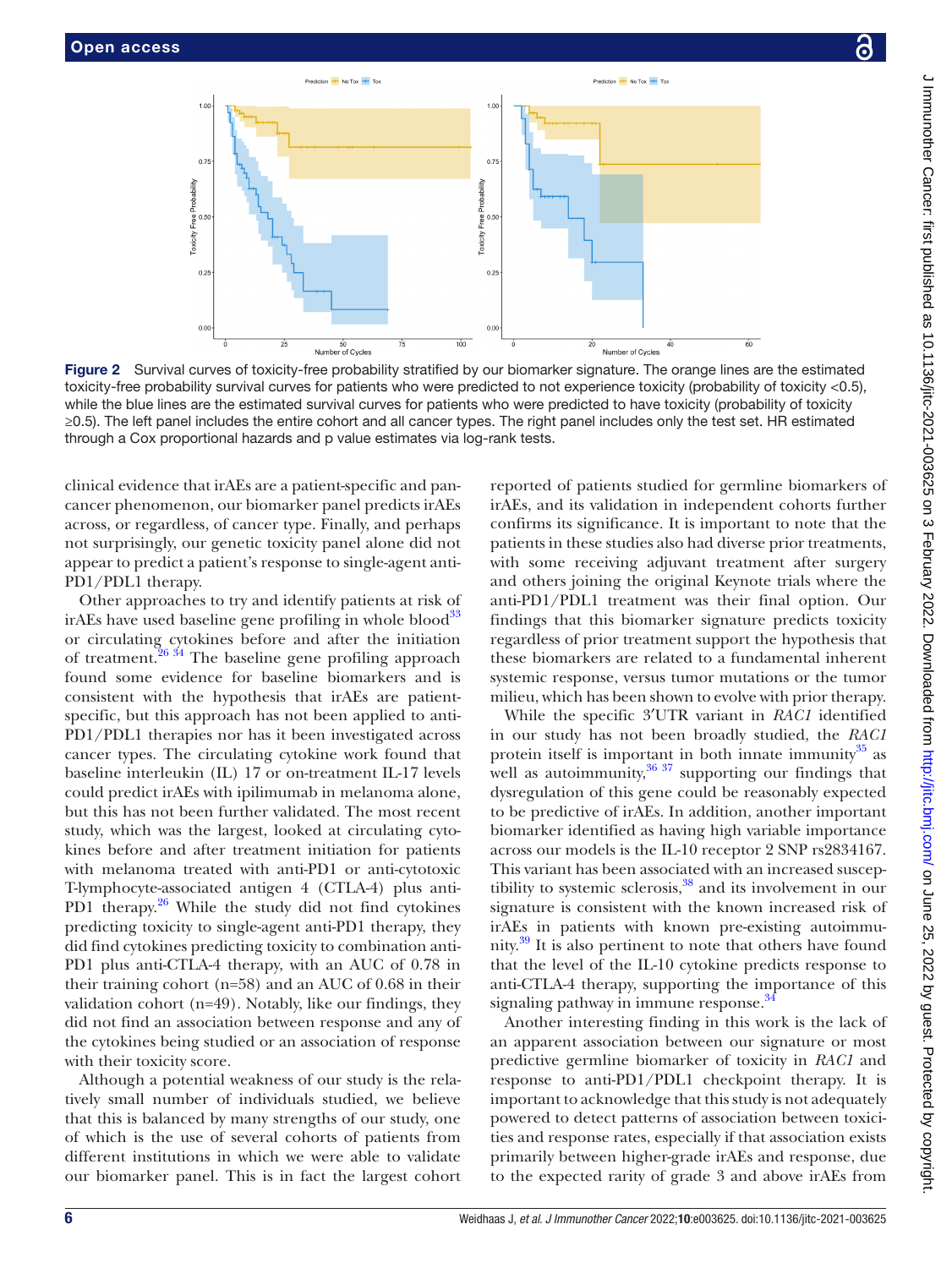**P** 

anti-PD1/PDL1 single-agent therapy as seen in our study. In addition, even in the presence of a mild positive association between irAE grade and response, germline signatures predicting toxicity are unlikely to predict response with an acceptable degree of accuracy. However, we would also hypothesize that germline signatures, at least alone, are unlikely to be able to predict response, as response to checkpoint therapy is very tumor type-dependent, suggesting a strong impact of tumor-specific factors. As larger sample numbers are accrued, our approach will be extended to include both germline factors and tumor biomarkers to better define the role, if any, of germline biomarkers in predicting response to checkpoint therapy, work that is ongoing.

The ability to predict toxicity to checkpoint therapy before the initiation of treatment has broad potential clinical utility. For example, checkpoint inhibitors are now being applied in the adjuvant setting where individual benefit is harder to ascertain. In addition, checkpoint therapy is being broadly offered in the metastatic cancer setting as a palliative therapy. The likelihood of serious toxicity could prove to be a critical factor in deciding whether to implement therapy in such settings or it could lead to altered management through cycle reductions or closer surveillance if the potential benefit outweighs the risk of treatment. Importantly, these findings should also be taken into account when considering the increasingly important concept of financial toxicity to patients with cancer. Finally, anti-PD1/PDL1 drug therapy is often considered a safe base to which additional immune-stimulating agents can be added, where the risk of more severe toxicity is high. Work to determine if our germline signature of toxicity to single-agent anti-PD1/PDL1 is predictive of increased toxicity risk to combination therapy is ongoing.

While we are still at the early stages of understanding the mechanisms by which miRNA-based germline mutations regulate immunity and the systemic stress response, it is important to note that our repeated findings that germline variant panels can reproducibly predict systemic toxic responses to cancer therapy are potentially paradigm-shifting. Application of this class of functional variants may improve our ability to offer truly personalized cancer therapy by enabling consideration of toxicity along with patient response. As the efficacy of cancer therapy improves, resulting in higher and higher rates of long-term cancer control, cure without harm will only become an increasingly important endpoint.

Acknowledgements We sincerely thank Dr Antoni Ribas for the patient samples with detailed clinical annotation, as well as his input and guidance on this manuscript. We also thank MiraDx, especially David Salzman, for preparing diagnostic panels and running the panels on blinded samples for our analysis.

Contributors JW planned and oversaw the studies and is the guarantor of the work. NM, AWS, and DT oversaw all statistical analyses. AK, KW, ER, JG, RKC, TK, SM, AR, NPR, SK, JC, AK, and MS all contributed patient samples and performed collection and/or processing of samples for this study.

Funding JW was supported by NCI Grant CA238998.

Competing interests JW has created intellectual property that was patented at Yale University and licensed to MiraDx, a company that she cofounded. MiraDx has developed miRSNP panels that were applied to blinded samples in this analysis.

Patient consent for publication Not required.

Provenance and peer review Not commissioned; externally peer reviewed.

Data availability statement Data are available upon reasonable request.

**Supplemental material** This content has been supplied by the author(s). It has not been vetted by BMJ Publishing Group Limited (BMJ) and may not have been peer-reviewed. Any opinions or recommendations discussed are solely those of the author(s) and are not endorsed by BMJ. BMJ disclaims all liability and responsibility arising from any reliance placed on the content. Where the content includes any translated material, BMJ does not warrant the accuracy and reliability of the translations (including but not limited to local regulations, clinical guidelines, terminology, drug names and drug dosages), and is not responsible for any error and/or omissions arising from translation and adaptation or otherwise.

Open access This is an open access article distributed in accordance with the Creative Commons Attribution 4.0 Unported (CC BY 4.0) license, which permits others to copy, redistribute, remix, transform and build upon this work for any purpose, provided the original work is properly cited, a link to the licence is given, and indication of whether changes were made. See [https://creativecommons.org/](https://creativecommons.org/licenses/by/4.0/) [licenses/by/4.0/](https://creativecommons.org/licenses/by/4.0/).

#### ORCID iDs

Joanne Weidhaas <http://orcid.org/0000-0002-5096-3281> Anusha Kalbasi <http://orcid.org/0000-0001-8692-1457>

#### <span id="page-6-0"></span>**REFERENCES**

- 1 Haslam A, Prasad V. Estimation of the percentage of US patients with cancer who are eligible for and respond to checkpoint inhibitor immunotherapy drugs. *[JAMA Netw Open](http://dx.doi.org/10.1001/jamanetworkopen.2019.2535)* 2019;2:e192535.
- <span id="page-6-1"></span>2 Postow M, Wolchok J. *Toxicities associated with checkpoint inhibitor immunotherapy*. Post TW. Updated, 2017.
- 3 Kumar V, Chaudhary N, Garg M, *et al*. Current diagnosis and management of immune related adverse events (irAEs) induced by immune checkpoint inhibitor therapy. *[Front Pharmacol](http://dx.doi.org/10.3389/fphar.2017.00049)* 2017;8:49.
- <span id="page-6-2"></span>4 Patel SP, Kurzrock R. Pd-L1 expression as a predictive biomarker in cancer immunotherapy. *[Mol Cancer Ther](http://dx.doi.org/10.1158/1535-7163.MCT-14-0983)* 2015;14:847–56.
- <span id="page-6-3"></span>5 Cristescu R, Mogg R, Ayers M, *et al*. Pan-tumor genomic biomarkers for PD-1 checkpoint blockade-based immunotherapy. *[Science](http://dx.doi.org/10.1126/science.aar3593)* 2018;362:eaar3593.
- <span id="page-6-4"></span>6 Patil PD, Burotto M, Velcheti V. Biomarkers for immune-related toxicities of checkpoint inhibitors: current progress and the road ahead. *[Expert Rev Mol Diagn](http://dx.doi.org/10.1080/14737159.2018.1440209)* 2018;18:297–305.
- <span id="page-6-5"></span>Arnheim N, Calabrese P. Understanding what determines the frequency and pattern of human germline mutations. *[Nat Rev Genet](http://dx.doi.org/10.1038/nrg2529)* 2009;10:478–88.
- <span id="page-6-6"></span>Flynt AS, Lai EC. Biological principles of microRNA-mediated regulation: shared themes amid diversity. *[Nat Rev Genet](http://dx.doi.org/10.1038/nrg2455)* 2008;9:831–42.
- <span id="page-6-7"></span>9 Reinhart BJ, Slack FJ, Basson M, *et al*. The 21-nucleotide let-7 RNA regulates developmental timing in Caenorhabditis elegans. *[Nature](http://dx.doi.org/10.1038/35002607)* 2000;403:901–6.
- <span id="page-6-8"></span>10 Esquela-Kerscher A, Slack FJ. Oncomirs - microRNAs with a role in cancer. *[Nat Rev Cancer](http://dx.doi.org/10.1038/nrc1840)* 2006;6:259–69.
- <span id="page-6-9"></span>11 Weidhaas JB, Babar I, Nallur SM, *et al*. Micrornas as potential agents to alter resistance to cytotoxic anticancer therapy. *[Cancer Res](http://dx.doi.org/10.1158/0008-5472.CAN-07-2858)* 2007;67:11111–6.
- 12 Leung AKL, Sharp PA. Microrna functions in stress responses. *[Mol](http://dx.doi.org/10.1016/j.molcel.2010.09.027)  [Cell](http://dx.doi.org/10.1016/j.molcel.2010.09.027)* 2010;40:205–15.
- 13 Mendell JT, Olson EN. Micrornas in stress signaling and human disease. *[Cell](http://dx.doi.org/10.1016/j.cell.2012.02.005)* 2012;148:1172–87.
- <span id="page-6-10"></span>14 Cipollini M, Landi S, Gemignani F. Microrna binding site polymorphisms as biomarkers in cancer management and research. *[Pharmgenomics Pers Med](http://dx.doi.org/10.2147/PGPM.S61693)* 2014;7:173–91.
- 15 Mishra PJ, Mishra PJ, Banerjee D, Bertino JR, *et al*. MiRSNPs or MiR-polymorphisms, new players in microRNA mediated regulation of the cell: introducing microRNA pharmacogenomics. *[Cell Cycle](http://dx.doi.org/10.4161/cc.7.7.5666)* 2008;7:853–8.
- <span id="page-6-11"></span>16 Chin LJ, Ratner E, Leng S, *et al*. A SNP in a let-7 microRNA complementary site in the KRAS 3' untranslated region increases non-small cell lung cancer risk. *[Cancer Res](http://dx.doi.org/10.1158/0008-5472.CAN-08-2129)* 2008;68:8535–40.
- <span id="page-6-12"></span>17 Ratner ES, Keane FK, Lindner R, *et al*. A KRAS variant is a biomarker of poor outcome, platinum chemotherapy resistance and a potential target for therapy in ovarian cancer. *[Oncogene](http://dx.doi.org/10.1038/onc.2011.539)* 2012;31:4559-66.